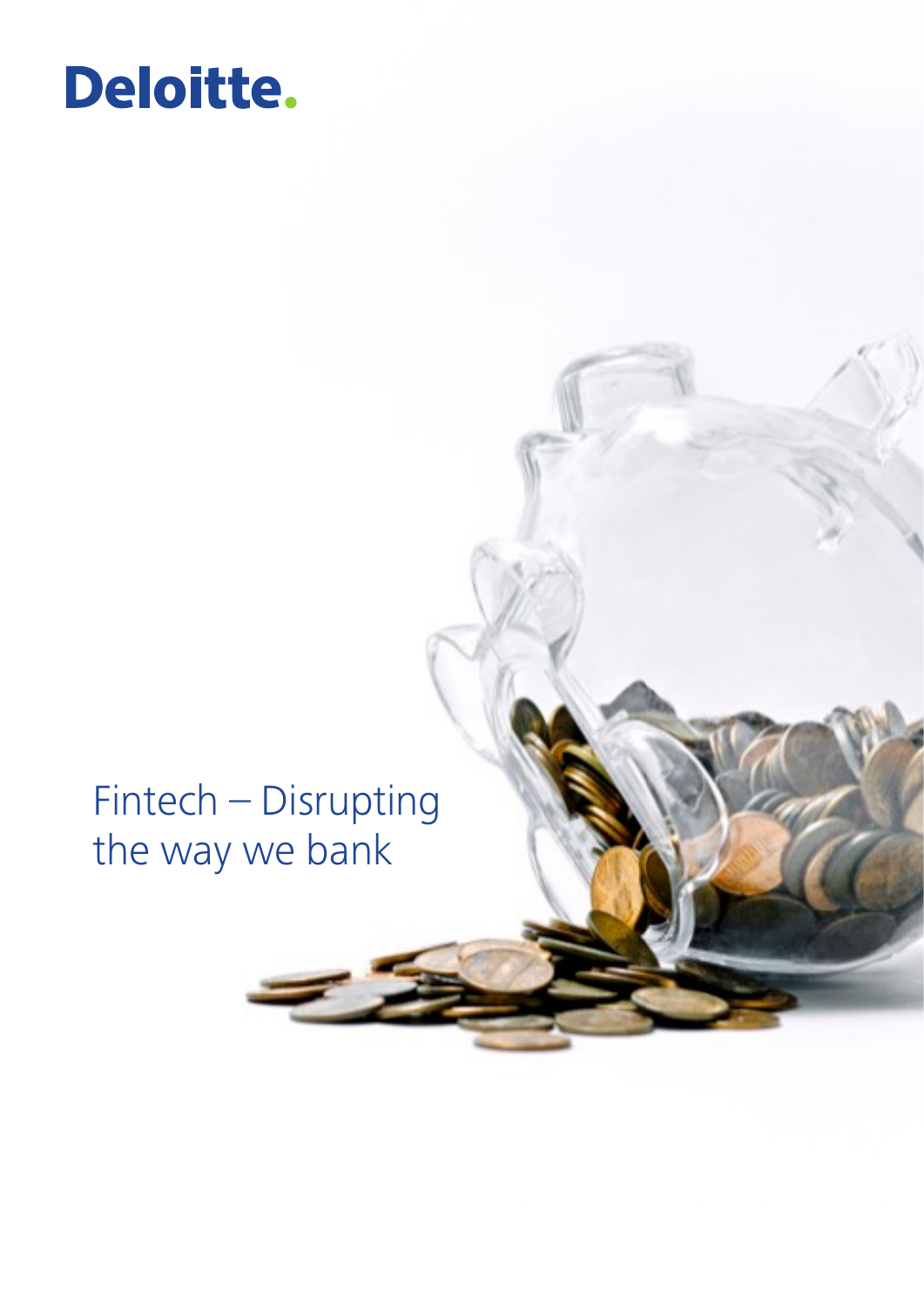## Background

and North America, has made their way to Airbnb, who owe their respective successes accommodation/rental market structures.

balance sheets allow our banks to provide a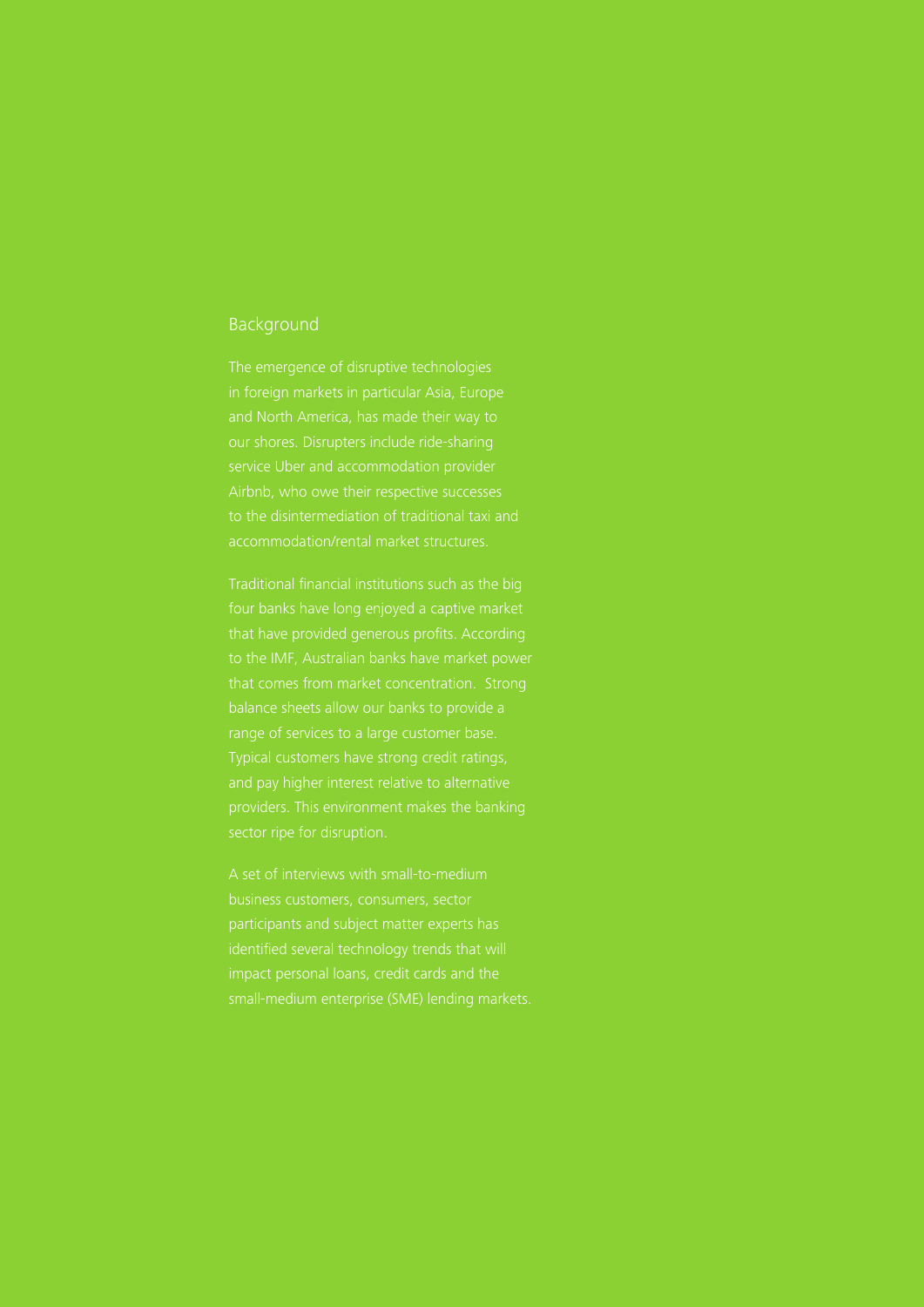### The disruptors

#### Payday loans

With business models based on making short-term borrowing more simple and efficient, the agility of providing loans within 60 minutes has created a category for itself in the lending space and is experiencing rapid growth in Australia. The graph below indicates the growth in Cash Converters' online cash advances in the second half of 2014 alone.

Figure 1: Cash Converters online cash advances for 2014H2



Payday loans target customers who need smaller amounts of fast cash (\$100-\$1200); and are typically used by low-income, financially-disadvantaged borrowers who are frequently insensitive to the costs of borrowing. Revenue generation is based on charging very high interest rates and repeat customers: 76% of borrowers re-borrow at any period and often enter into an endless borrowing cycle. With low barriers to entry for a traditional bricks-and-mortar setup, in the US there are more payday lending outlets than Starbucks and McDonald's combined.

Interestingly through our interviews we found that white-collar affluent young males are active in using this service as a "Friday-night-top-up", this is likely to have interesting implications for the credit card market, offering another alternative.

#### Peer-to-Peer (P2P) lending

P2P lending matches lenders with credit-worthy borrowers through the use of an online platform. Based on our conversations, interviewees predict a 15-20% penetration of the Australian personal and SME lending markets within the next decade. This is similar to the rapid growth of P2P lending experienced in the US, following its introduction in 2007. In a post-GFC era of strict lending criteria, P2P lending appears to have become a viable alternative to banking institutions for individuals seeking smaller loans.

By enabling borrowing and lending without the intermediation of a bank, P2P lending reduces the cost of originating and funding loans, thereby providing more competitive rates to borrowers. Being unaffected by branch infrastructure, overheads and capital reserve requirements that drive up operating costs for traditional banks, there are significantly lower barriers to entry in the P2P lending space. The online process on a small scale also allows for a faster loan approval process. However, as the system is completely online, this also increases the risk of online fraud, and de-personalises the banking customer experience. When we spoke to small-tomedium businesses, the main theme was one of lack of trust, preferring the traditional more expensive branded big bank option. However, US-based Lending Club and Australia's Capify have formed alliances with the Chinese payments giant Alipay to offer supply chain finance to small businesses, potentially disintermediating banks in lending, trade finance, FX and international payments.

#### Credit decisioning platforms

New credit-checking platforms can be integrated into an institutional lender or a bank's existing platform, both expediting and broadening the data points that can be analysed for decisioning. Platforms such as Yodlee and Daric assess consumers and SMEs by aggregating the borrower's financial information and analysing their transactional data. Yodlee delivers financial data from more than 14,000 sources and Daric considers grades of potential borrowers who had been to university and performed well in courses. It is now becoming increasingly easier for smaller institutions to access these cloud solutions to level the playing field.

This made us think twice about what we post online, or how we use the web. Your social media antics and rants could be used to determine how much interest you pay. Consider yourself warned.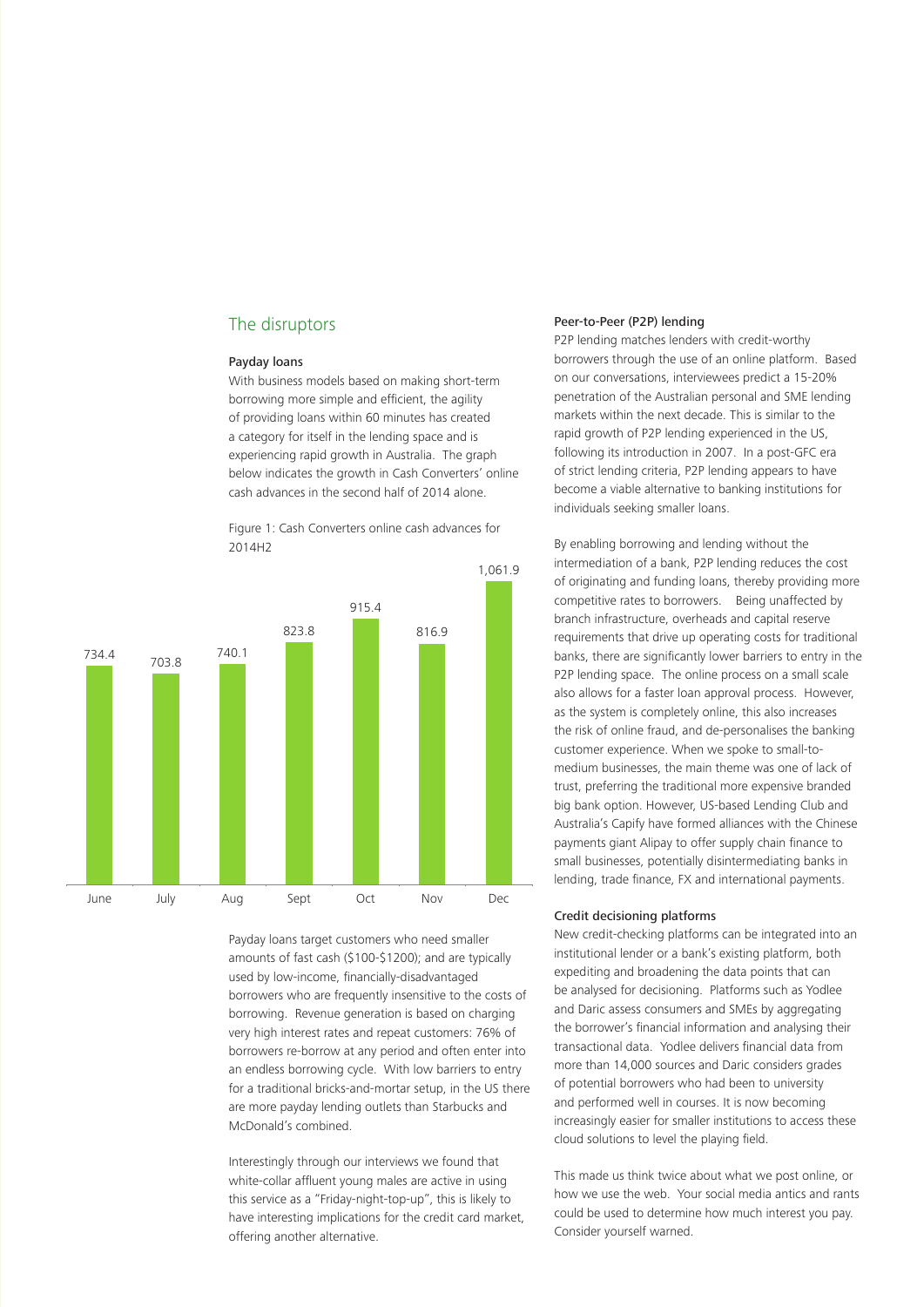#### Payment platforms becoming lenders

Since the global financial crisis (GFC) of 2008, banks have significantly reduced their lending to smallmedium businesses. This has provided an opportunity for online payment platforms to offer capital to their merchant customers in the form of cash advances. Providers such as PayPal and Square Capital are moving aggressively into the lending space and disrupting banks.



Figure 2: Loans originated to US small businesses fell significantly after the GFC (\$m)

Credit decisioning is based on borrowers' processing volume and cash flow data, not their credit score. Providers take a percentage cut from the merchant's credit and debit card sales and repayment is dependent on cash flow. However, the nature of this process limits the customer base to those who utilise the provider's payment platform. For those who don't fit the traditional model for bank financing, this is an attractive alternative.

#### Internet giants becoming digital banks

China's WeBank and Alibaba both received banking licences in 2014, drawing on big data generated from the information exchanges across their network to build a detailed understanding of their customer base. Both institutions offer higher interest rates on deposits compared to traditional banks. Alibaba's Yue Bao attracted 0.5% of China's total deposit within 8 months. Lending in China is traditionally a people-oriented business, and often requires personal contact to help determine the creditworthiness of a project or individual. A system without any personal contact may risk manipulation, ultimately resulting in higher loan default rates. New entrants are likely to face regulatory hurdles and an unprepared regulatory environment in obtaining banking licences, as the segment is in its infancy. Time will tell if face-less lending outperforms individual smarts.

#### Bitcoin and block chain

Bitcoin is a P2P system for online payments which does not require a trusted central authority. Since inception in 2008, it has grown into a technology, a currency and an investment vehicle but is also still in its development phase. The digital currency is tracked on a virtual ledger (called the blockchain) that is distributed across a network of computers worldwide and is backed by a strong encryption code. In fact, whilst Bitcoin has been the subject of much media attention, it may be the block chain technology (or variations such as Ripple) that will have greater long-term impact. It allows transactions of any type to be securely effected without the need for a trusted third party intermediary. Applications range beyond digital currency to stock exchanges, title transfers, identify registries etc. Globally, bitcoin/block chain is still in its infancy as legal and regulatory frameworks are still being defined and reputational issues resulting from black market activities and hacking attacks need to be overcome. However, positive steps are being observed as the recent Senate inquiry recommended creating a supportive legal and regulatory environment for digital currencies.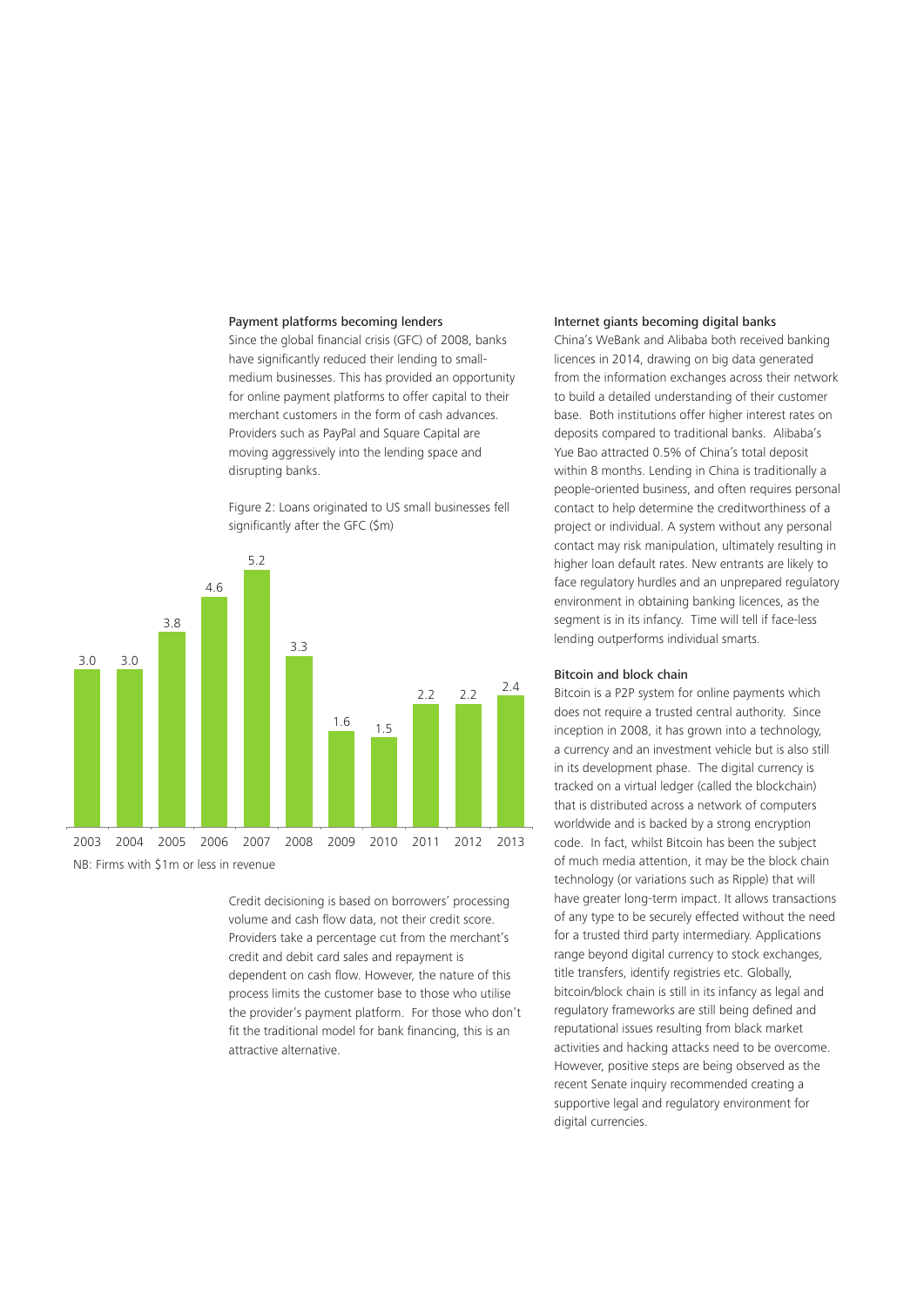#### Where to, next?

There are several reasons why banks may yet remain significant players in the lending market, despite the emergence of more innovative alternatives.

Australian banks command over 80% of the Australian lending market and are likely to maintain their image as "traditional lenders," with a conservative lending approach. The emergence of new "quicker solutions" to borrowers unable to meet the credit check requirements of banks has increased supervision of and regulation of sectors such as payday lending. Given the reluctance of the banks to invest in what they perceive to be risky loans, it is expected that institutions catering to this demographic are subject to greater scrutiny from regulatory bodies. Time will tell if the conservative approach wins out, or loses significant market share to non-traditional lenders more willing to take a punt on less traditional lends, or even those who have a taste for Facebook drama. Typical disruptive scenarios start with new entrants entering less attractive segments and then "bootstrapping" themselves into more lucrative areas as their capabilities develop (as per the PayPal example), so there is a clear risk to banks as their services are unbundled and addressed by niche players with better agility, technology or customer propositions. Conversely, there are reasons why banks are asked to hold capital and why deregulated solutions have been eschewed. Once the first P2P lender fails and people lose money, then it will likely be a different story.

While banks will likely remain relevant, it is clear that the lending industry is facing the next wave of disruption that may alter the financial landscape of the future.

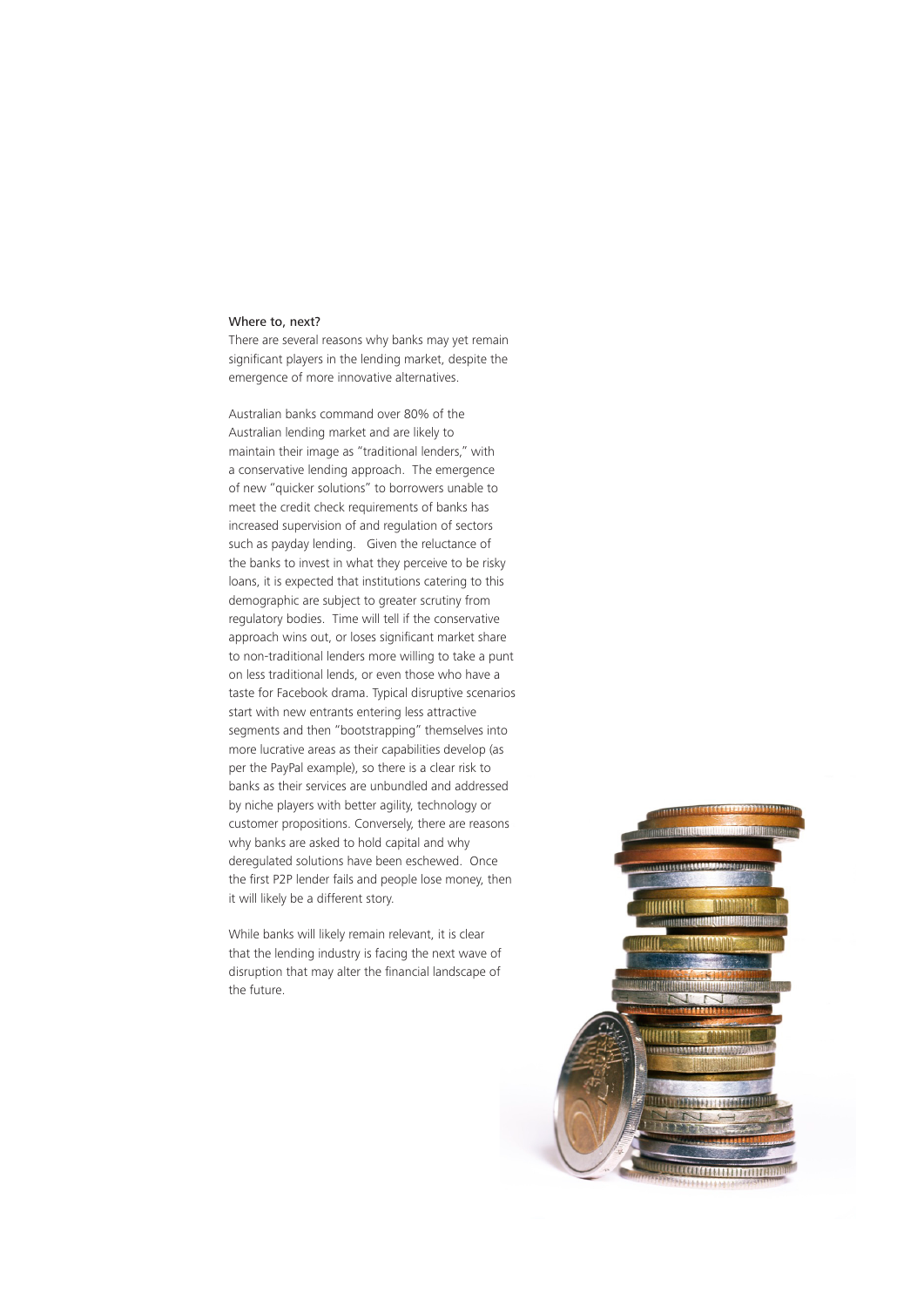# References

Interviews with borrowers and industry experts

FFIEC, 2014

Credit Suisse company data

Please note that this is a high-level summary reflecting the views of a focused set of interviewees. For more detailed Deloitte thought leadership on issues and opportunities in the Financial Services sector, please visit http://www2.deloitte.com/ global/en/industries/financial-services.html?icid=top\_financial-services

Deloitte 550 Bourke Street Melbourne, Victoria Australia Tel: +61 39671 7000 www.deloitte.com.au